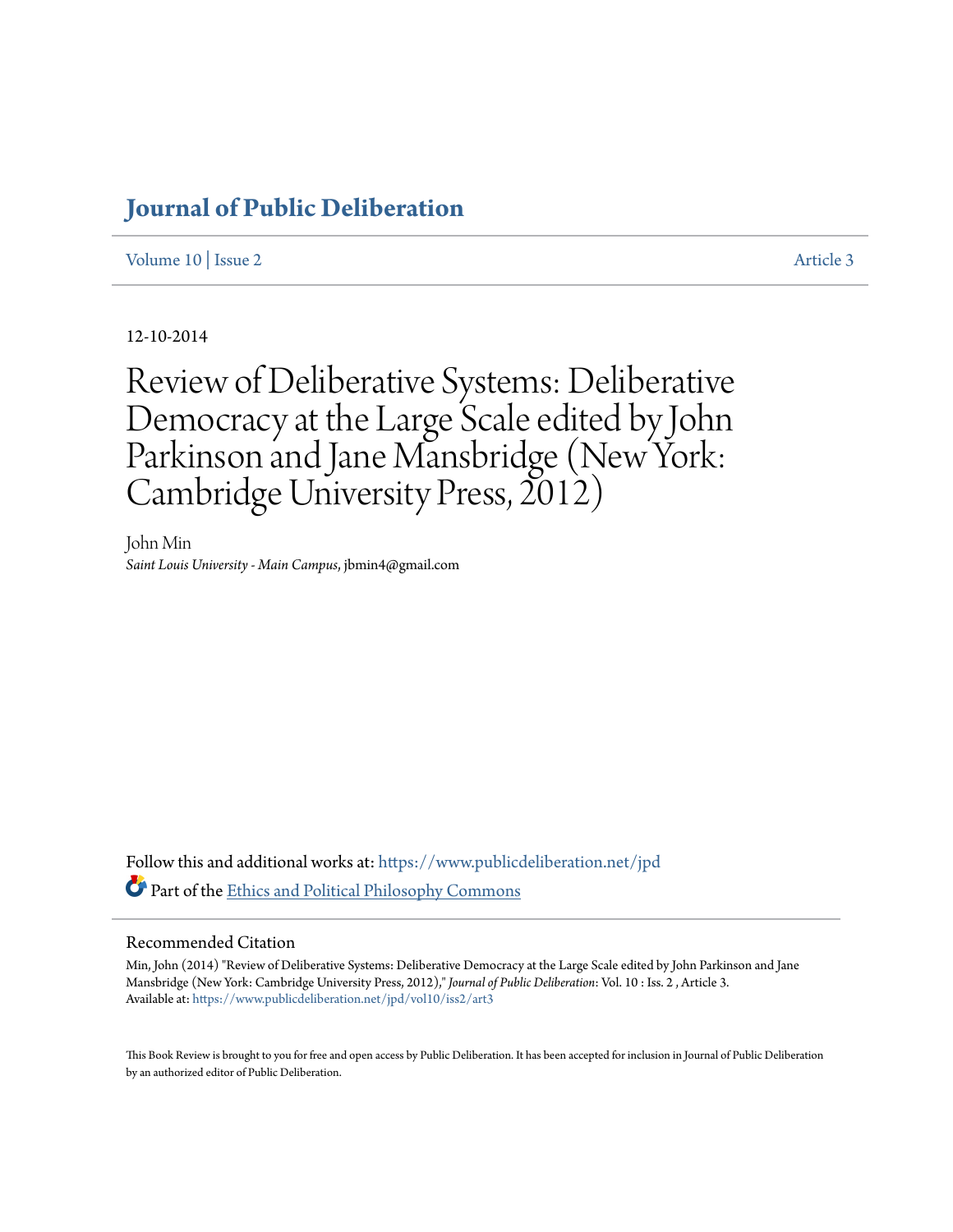Review of Deliberative Systems: Deliberative Democracy at the Large Scale edited by John Parkinson and Jane Mansbridge (New York: Cambridge University Press, 2012)

#### **Abstract**

Review of Parkinson, John, and Jane Mansbridge, *Deliberative systems: Deliberative democracy at the large scale* (New York: Cambridge University Press, 2012).

## **Keywords**

Deliberative democracy, Deliberative systems, public deliberation

## **Acknowledgements**

The author wishes to thank James Bohman, Leamon Bazil, and Marcus Harvey for their insightful comments and criticisms on this review.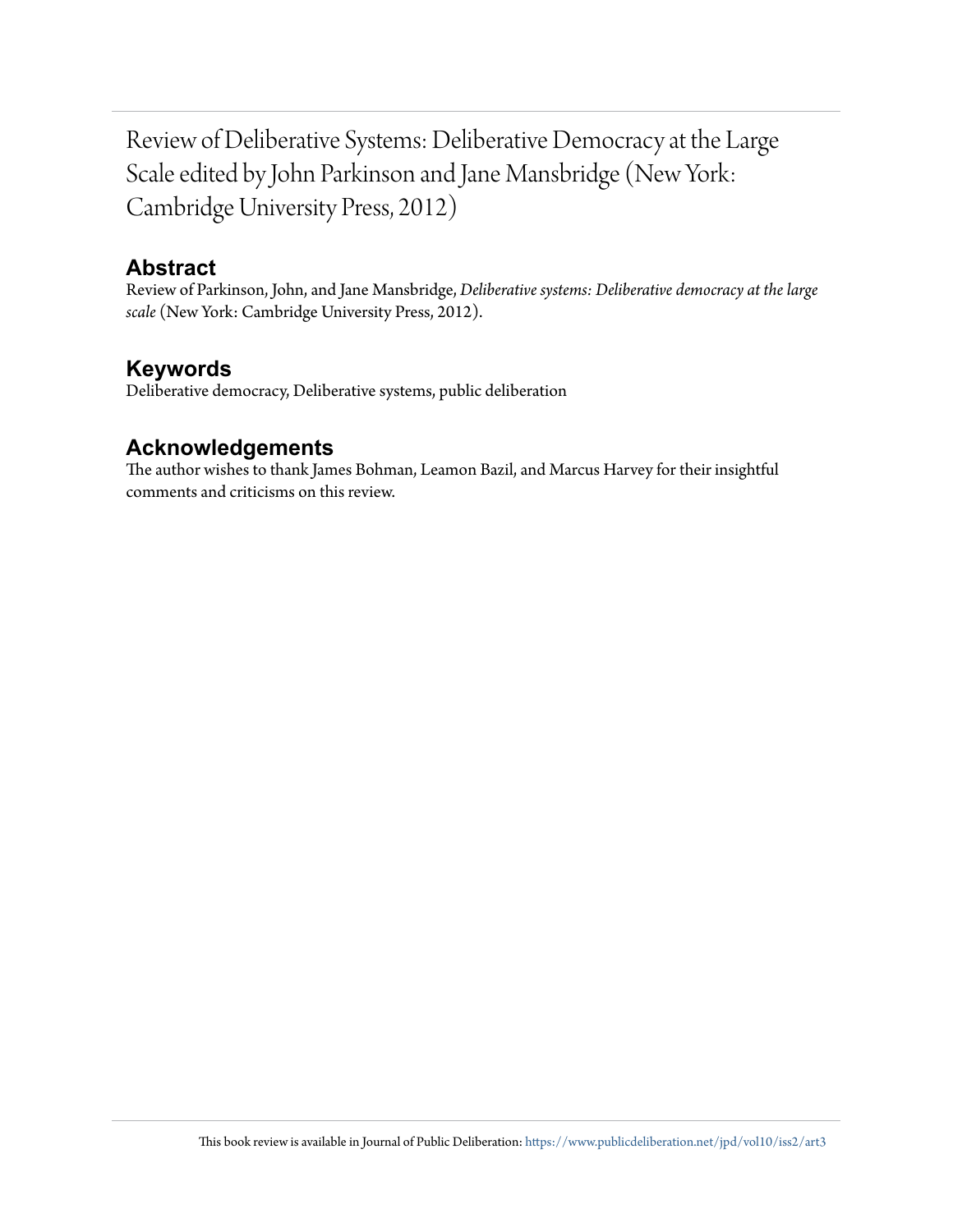What would deliberative democracy look like on a large scale? *Deliberative Systems* brings together internationally prominent deliberative democratic theorists to provide rich and sophisticated answers to this question. A deliberative system is "a set of distinguishable, differentiated, but to some degree interdependent parts, often with distributed functions and a division of labour, connected in such a way as to form a complex whole" that "encompasses a talkbased approach to political conflict and problem-solving" (Mansbridge and Parkinson 2012, 4-5).<sup>1</sup> A deliberative system not only incorporates "talk" in the formal institutions of the state like the legislature, but also the talk that occurs in the minipublics, social movements, and informally around the "watercooler." One of the central motivations for the edited volume is the problem of scale – the difficulty of scaling up from face-to-face deliberation to the level that encompasses deliberation in the large scale – hence the subtitle of the book, "Deliberation at the Large Scale." I will first briefly summarize the main arguments of each chapter, thematically rather than in a chronological order, before articulating the value of this book to theorists and practitioners of public deliberation.

*Deliberative Systems* is composed of seven chapters. Chapter 1 lays out in programmatic terms the definitions, boundaries, and functions of a deliberative system. It also analyzes three problems in deliberative democracy: expertise, pressure and protest, and political media. Although these three problems were long thought to be incompatible with deliberative democracy, Mansbridge et al. in Chapter 1 argue for their compatibility within the deliberative systems.

In Chapter 2 Thomas Christiano pushes the hardest line on the problem of expertise by offering a normative account of the rational deliberation among experts and citizens in a deliberative system. Christiano rightly points out that expertise and division of labor creates a tension in democracy. The proposed solution to these problems is to theorize about the division of labor between technical experts and citizens, where citizens in a deliberative system sets ends of policies.

Yannis Papadopoulus in Chapter 6 provides normative and empirical evidence to cast doubt on the thesis that democratic citizens control the ends of policies. The author argues that the political actors like the regulative agencies, the courts, and transnational organizations are a cover for elitism, where technical experts make binding decisions with little or no citizen input.

1

 $\overline{a}$ 

<sup>&</sup>lt;sup>1</sup> Inline references will be to Mansbridge and Parkinson 2012.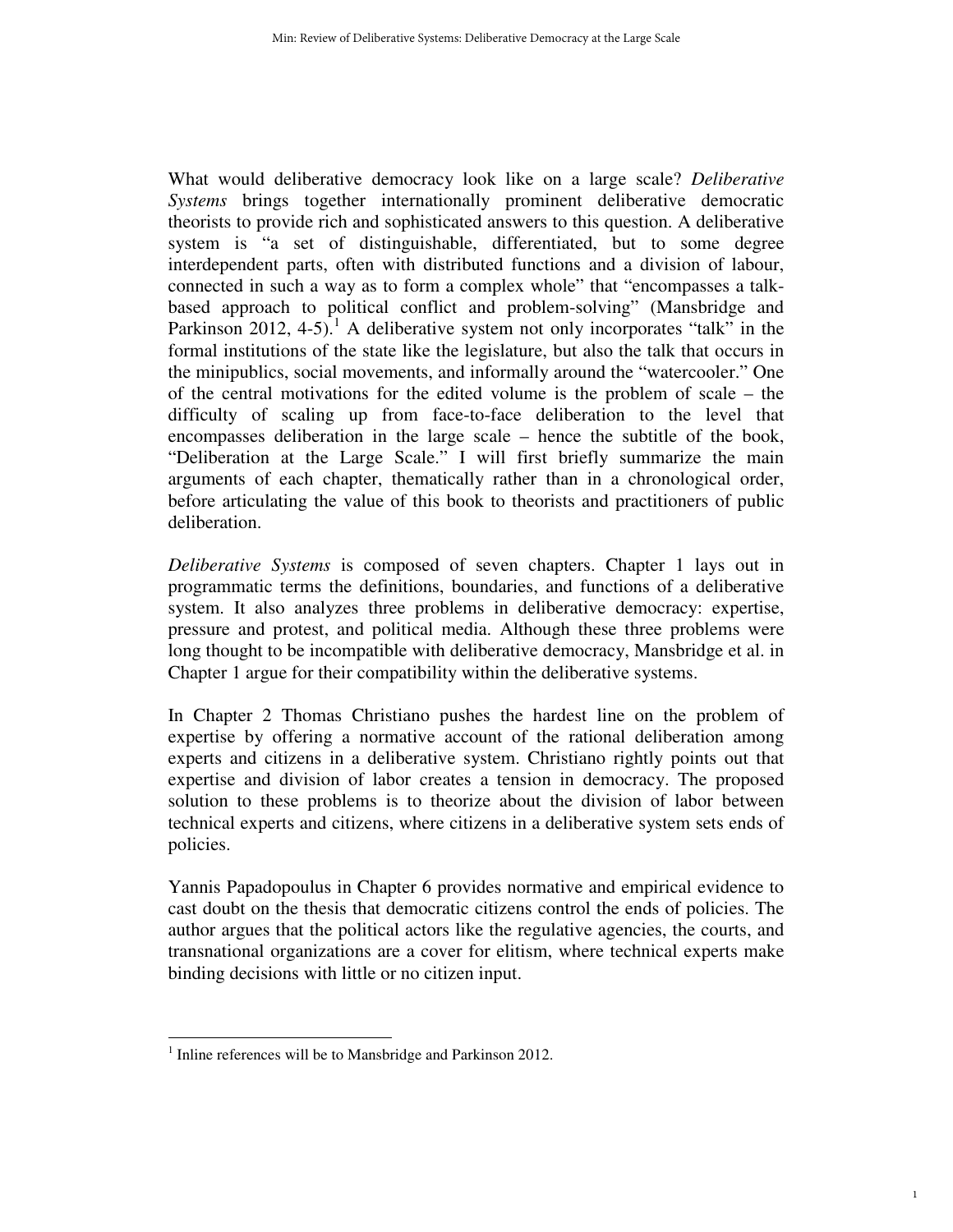Michael Mackenzie and Mark Warren develop two trust-based uses of minipublics in Chapter 5, which provides an answer to Papadopoulus' worry. Recognizing that trust is met with skepticism in the arena of the "political" – indeed, trust is natural in families and closer associations, but not in politics – the authors suggest the two uses of minipublics: the information proxy and the anticipatory proxy. The former serves as competence building of participants in minipublics that can serve as proxies for the broader public. The latter serves to signal "potential problems and indicate solution to erosions of public trust within the executive domain" (97).

Scaling up considerably from MacKenzie and Warren's concern with minipublics, Simone Chambers (Chapter 3) theorizes about the compatibility between deliberation and a mass democracy. Chambers' strategy is to define reasoning and impact more capaciously, two central normative features of deliberative democracy. With respect to "impact," for instance, Chambers suggests that Joshua Cohen's definition of "impact as binding decision" is too narrow because an impact can be made without having a binding decision. Drawing on Jürgen Habermas' theory of public opinion, she argues for impact as responsiveness.

James Bohman in Chapter 4 considers representation in a deliberative system. Against the standard account of representation as either counting votes or electoral representation, he argues that we should think of representation as citizens exercising communicative freedom and power by having their perspectives taken into consideration in the deliberative process. The systems approach makes the modern ideal of representation feasible by opening up the forums in which citizens' perspectives are taken up.

Chapter 7 provides not only a synthesis of the arguments in chapters two through six, but it also provides a call for democratization within deliberative systems. John Parkinson argues for the need to democratize not only *democratic* deliberation but deliberative *democracy*. This raises a number of tensions, however, including the conflict between the reason-giving requirement of deliberation and whether deliberation makes any impact on binding collective decisions. He invites empirical researchers to inform how deliberative systems would work in actual political contexts.

This edited volume should interest scholars of public deliberation because it argues that the longstanding objections and normative tensions cannot be addressed without taking a systemic stance. In other words, the normative tensions between deliberation and mass participation, deliberative impact and popular sovereignty, legitimacy and the quality of deliberation, and the like need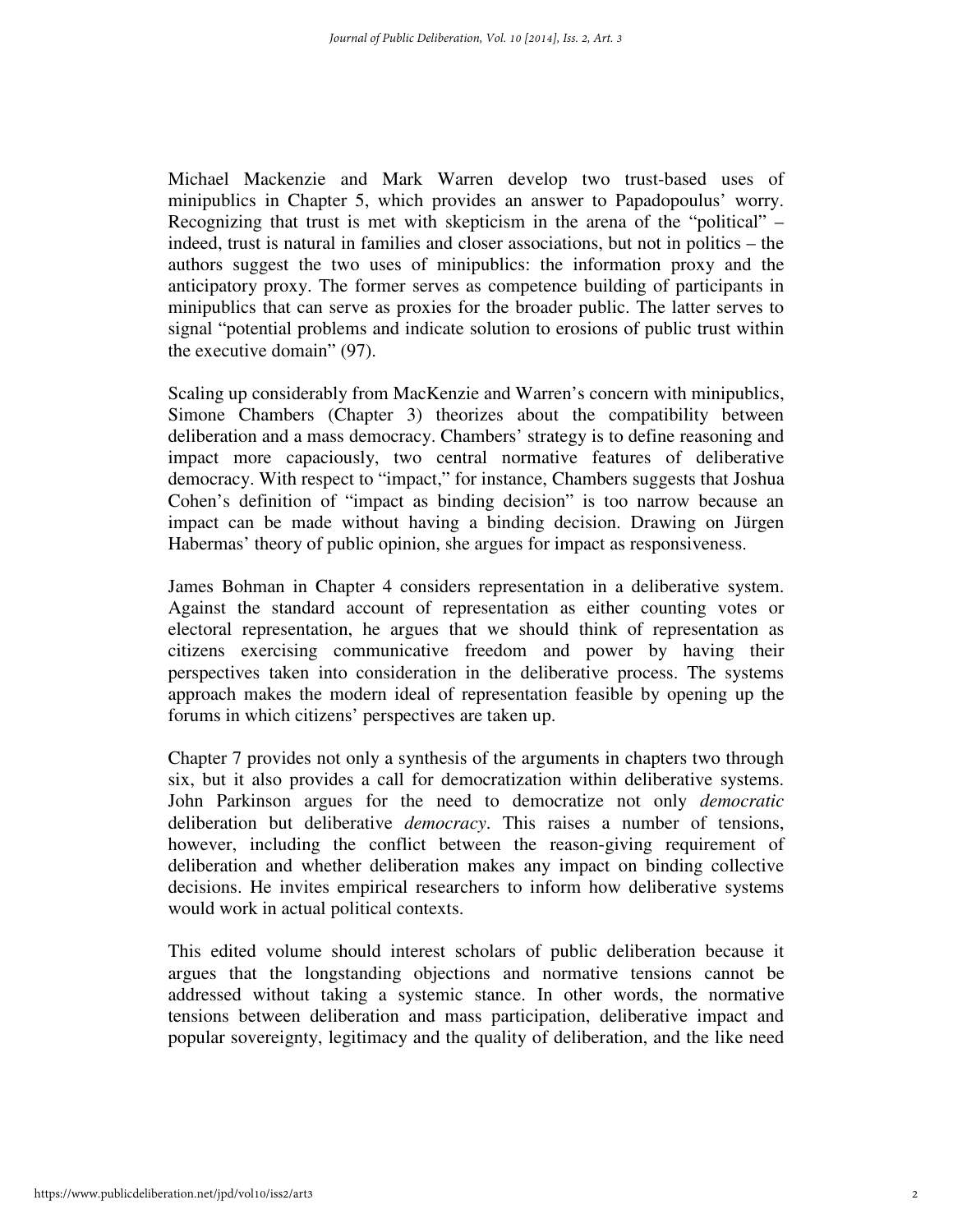to be reconceptualized in light of deliberative systems. Consider, for instance, the tension between legitimacy and the quality of deliberation. Mansbridge et al. rightly claim in Chapter 1 that democratic legitimacy depends on the quality of deliberation (3). Parkinson provides a book-end comment that "the larger goal of deliberation as being to improve the legitimacy of democracy" (170). While most deliberative democrats already recognize this, the difference is that "in the systemic approach the entire burden of decision making and legitimacy does not fall on one forum or institution is distributed among different components in different cases" (5). This stance is radically different from how legitimacy was conceived in the first and second phases of deliberative democracy. Habermas's proceduralist theory, for example, takes legitimacy to be a function of public reasoning among free and equal citizens, modeled after some political institution like the legislature. Moreover, the systemic conception is an upgrade from the second phase, where legitimacy is realized in various micro-or-macro deliberative sites. According to the systemic approach, however, legitimacy is distributed throughout a manifold of deliberative nodes that work independently and interdependently. In other words, deliberative systems attempt to realize "legitimacy in the real world." It strikes me as a promising move and deserves to be developed, though the edited volume does not provide the conditions under which legitimacy could be realized within the system.

The value of this book to the practitioners of public deliberation and dialogue is that it provides a "one-stop shop" of central issues in the deliberative systems literature. Although there are other books and articles devoted to deliberative systems, this book paints a broad stroke rather than gives a particular normative or empirical argument. For this reason, this book plays a valuable role for those deliberative practitioners who work in micro-settings like minipublics (as participant, organizer, or designer) that these minipublics are embedded in the "ocean of everyday praxis." Additionally, for those who work in civil society, they can begin to entertain the thought that their social activism can be deliberative. This option, however, does not seem to be open unless we think differently about normative concepts like "reason-giving" and "decisiveness." The learning experience should be reciprocal: practitioners have the insights and perspectives of how the deliberative nodes are actually connected and what the consequences actually are. They have the first-hand knowledge about which information would be valuable for those who are interested in theorizing and designing various institutions and venues in a deliberative system.

*Deliberative Systems* moves deliberative democracy into an exciting direction. Though we will not know whether the project succeeds until the claims are tested, there is a cause for the cautious optimism that deliberative democracy can finally